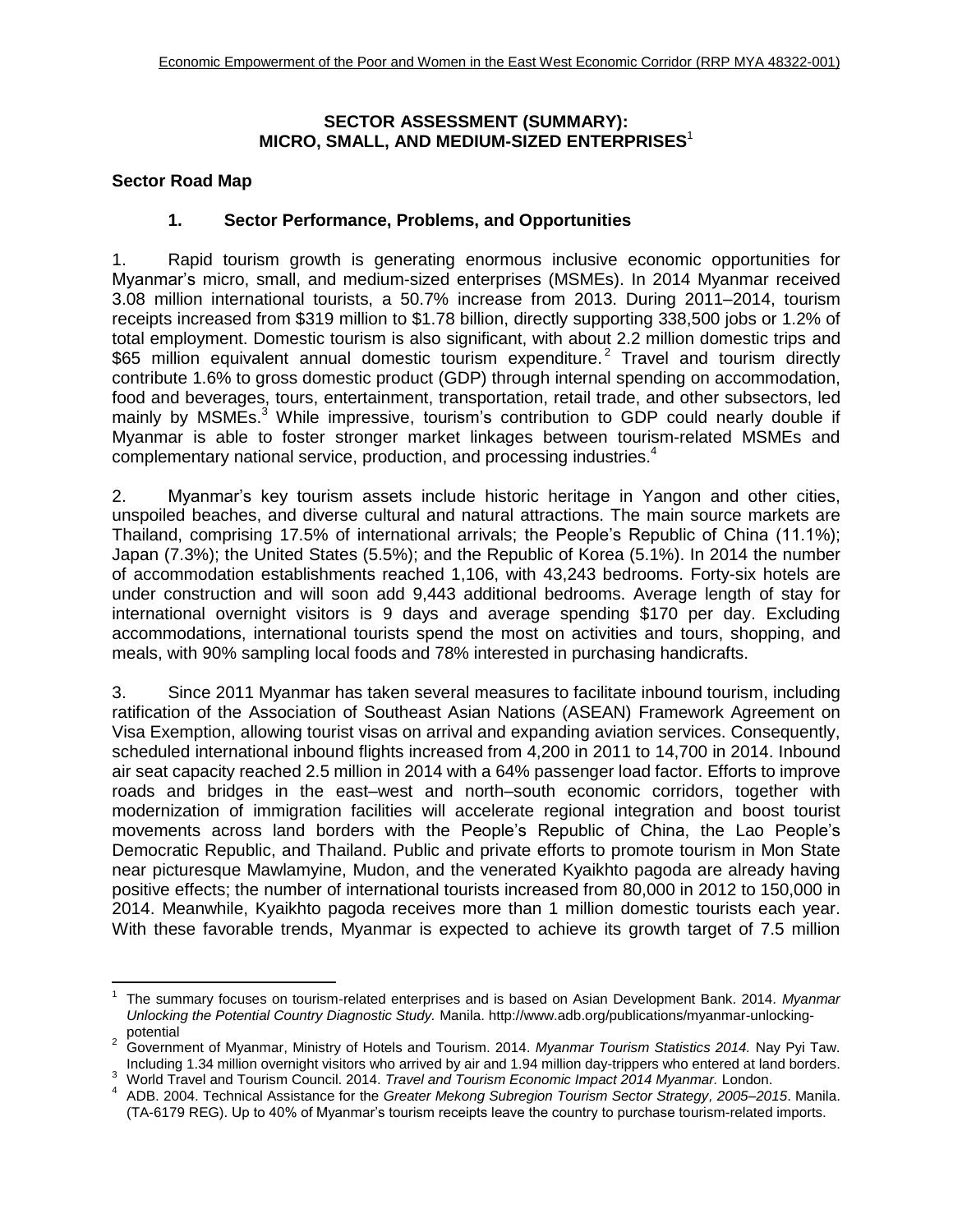international tourist arrivals and annual tourism receipts of \$10 billion by  $2020$ .<sup>5</sup>

4. Privately owned MSMEs account for 90% of all enterprises, and are the largest source of employment in the country (70% of the total workforce).<sup>6</sup> The Ministry of Industry reports 43,232 registered small and medium-sized enterprises (SMEs), of which 1,408 are located in Mon State (the actual number could be 80% higher as business owners are typically unaware of obligations to register or consider their business too small to require registration).<sup>7</sup> Sixty-three percent of SMEs focus on food and beverage processing, followed by construction materials (7.6%), metal and petroleum products (4.4%), garments (4.0%), and consumer goods (2.6%). Most manufacturing output is consumed locally, with 2012 exports equal to about \$1 billion or 10% of aggregate exports. Subsectors with significant growth potential for output and employment are labor-intensive, low-skilled manufacturing, tourism and travel, agribusiness, construction, and retail services. While official data on microenterprises is not recorded, the International Labour Organization estimates the number as least 2.3 million, and increasing by 32,500 per year.<sup>8</sup>

5. Opportunities for MSME development are enhanced by Myanmar's (i) active role in ASEAN and the trade and investment prospects this brings, (ii) wide availability of low-cost labor, (iii) abundant arable land and rich marine resources, (iv) growing middle class with increasing purchasing power, and (v) rapidly growing international and domestic tourism. In Mon and other states situated along the East–West Economic Corridor, MSMEs are primarily engaged in agribusiness, food processing, and handicrafts, predominately for local consumption. The percentage of women-owned enterprises is high in trading (60%), manufacturing (51%), general services (48%), and tourism services (43%). However many potential women entrepreneurs are disadvantaged by household chores, mobility constraints, and social structures that limit their confidence and the development of entrepreneurial attitudes.

6. In Mon State about 39% of the population is underemployed; more than 16% of families are classified as poor, despite rapidly increasing trade and tourism.<sup>9</sup> Approximately 55% of residents operate MSMEs that produce and sell fresh fruits and vegetables, jams, dried seafood, farm inputs, charcoal, and handicrafts including bamboo and woven products, to traders, residents, and tourists. These enterprises are often characterized by low productivity and make limited contributions to reducing household poverty. Their constraints are similar to other small entrepreneurs in Myanmar: (i) inadequate product knowledge and access to business support services, (ii) lack of business management skills and access to skill training, (iii) limited market linkages with higher-value domestic and regional supply chains, (iv) limited access to affordable finance and appropriate processing technology, and (v) insufficient infrastructure and institutional support. In 2013, migrant workers submitted \$588 million to Mon State. Family members use the funds to support basic survival needs; they are underutilized as a source of MSME finance.<sup>10</sup>

<sup>5</sup> <sup>5</sup> Government of Myanmar, Ministry of Hotels and Tourism. 2013. *Myanmar Tourism Master Plan, 2013–2020.* Nay Pyi Taw.

<sup>6</sup> Microenterprises employ fewer than 10 workers, small enterprises 10–50 workers, and medium-sized enterprises 51–100 workers. Government of Myanmar. Private Industrial Enterprises Law (1990) and Cottage Industries Promotion Act (1991).

<sup>7</sup> Government of Myanmar, Ministry of Industry. 2012. *Small and Medium-Sized Industries Statistics, 2012*. Nay Pyi Taw.

<sup>8</sup> International Labour Organization. 2014. *Assessment of the Business Service and Training Market in Myanmar*. Geneva.

<sup>9</sup> Government of Myanmar, Ministry of National Planning and Economic Development; Swedish International Development Cooperation Agency; United Nations Children's Fund; and United Nations Development Programme. 2011. *Integrated Household Living Conditions Survey in Myanmar (2009–2010*). Nay Pyi Taw.

<sup>10</sup> International Organization for Migration. 2014. *Assessing Potential Changes in Migration Patterns of Myanmar Migrants and their Impacts on Thailand*—*Analysis of Findings for Stakeholders in Myanmar*. Bangkok.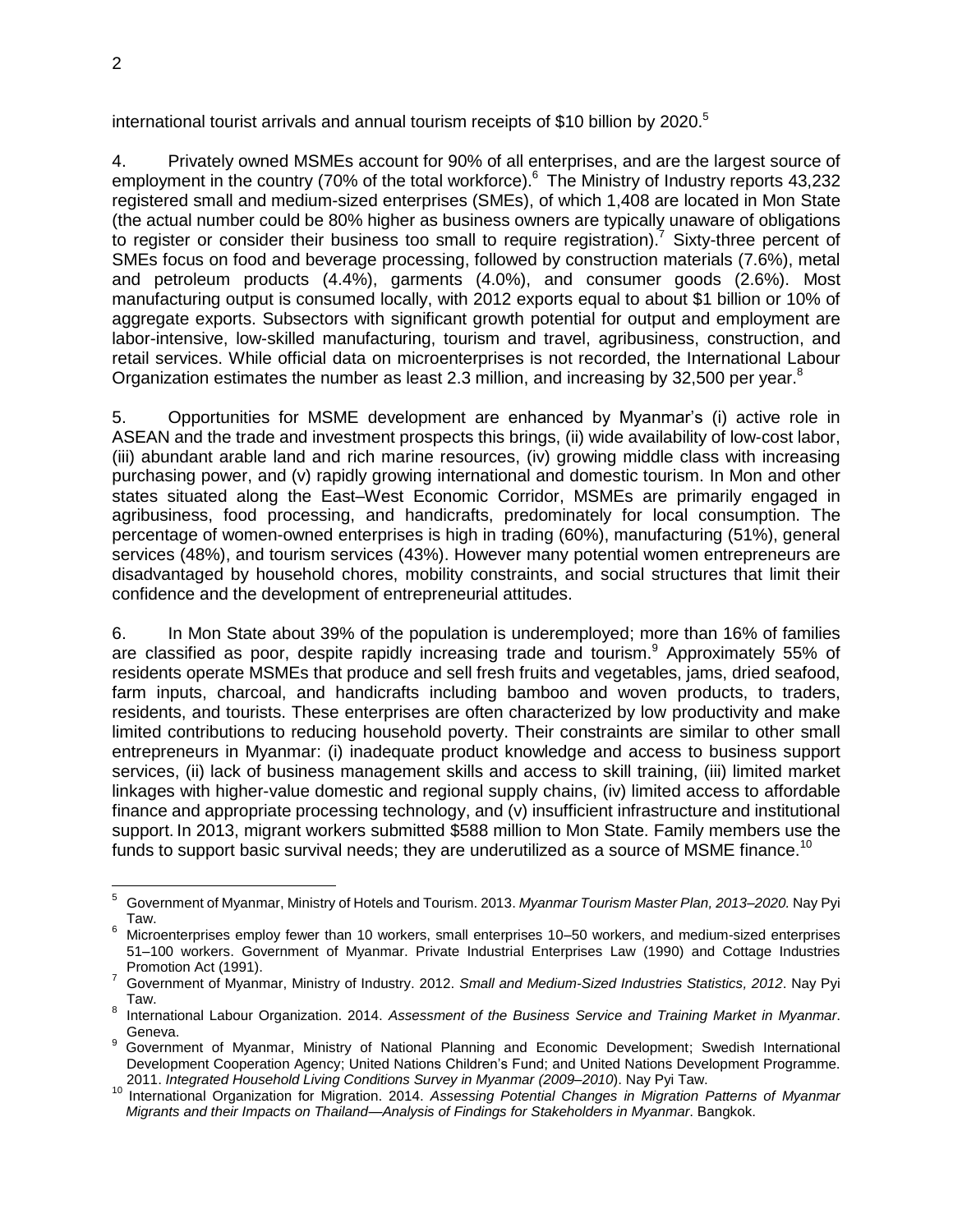7. MSMEs require support to improve (i) production methods, product quality, and market linkages; (ii) access to business support services, vocational training, and new technologies; and (iii) public infrastructure, in particular urban–rural access roads, electricity, water supply and sanitation, and market facilities. Transaction costs to comply with cumbersome regulations for business start-ups, construction permits, employing workers, registering property, accessing affordable credit, protecting investors, paying taxes, and trading across borders need to be reduced. Similarly, regulations and taxes that impede exports and imports need streamlining to foster greater participation in regional value chains.

# **2. Government's Sector Strategy**

8. The government's development agenda focuses on sustainable inclusive economic growth, job creation, and poverty reduction.<sup>11</sup> The National Comprehensive Development Plan emphasizes the transition from predominantly low-productivity agriculture to higher-value production by promoting MSMEs and trade to facilitate inclusive growth.<sup>12</sup> The government's National Export Strategy, 2015–2020 aims to increase production and value addition in agriculture and forestry, textile and garment manufacturing, and tourism by strengthening trade finance, information, promotion, and facilitation; logistics; and quality management primarily to benefit MSMEs. The Tourism Master Plan, 2013–2020 recognizes that tourism-related MSMEs have an important role in economically empowering the poor, particularly women and ethnic groups. The master plan proposes five MSME development projects to pilot approaches for strengthening market linkages between tourism and other national industries.<sup>13</sup>

9. In line with the Framework for Economic and Social Reforms, the government demonstrated a strong commitment to strengthen the enabling business environment by establishing SME development service centers in 2012 and forming the Central Committee for SME Development in 2013. SME development service centers collect and record SME data; provide advisory services on technology, financial management, and marketing; distribute external market information; arrange business matching with entrepreneurs; and serve as a credit guarantee corporation. The Central Committee for SME Development is chaired by the President with two vice presidents and comprises 20 ministers, including the Union Minister for Hotels and Tourism. It is tasked with formulating and promulgating laws, regulations, and procedures for SME development; ensuring that the government and private banks provide financial capital for the SME sector; networking with local and foreign organizations to meet the technical requirements of SME establishment; encouraging market-based development of SMEs in rural and urban areas; helping to develop SME support industries; encouraging local and foreign investment; strengthening market linkages; and strengthening human resources. The government recognizes both entities require considerable internal and external support to effectively carry out their broad mandate.<sup>14</sup>

 $\overline{a}$ 

<sup>11</sup> Government of Myanmar. 2011. *Framework for Economic and Social Reforms: Policy Priorities for 2012-15 towards the Long-Term Goals of the National Comprehensive Development Plan*. Nay Pyi Taw.

<sup>12</sup> Government of Myanmar. 2012. *National Development Plan, 2012–2016*. Nay Pyi Taw.

<sup>&</sup>lt;sup>13</sup> The estimated cost is \$6.45 million, of which \$4 million is allocated for projects to strengthen market linkages in agriculture, crafts, and home-based cottage industries.

<sup>14</sup> Government of Myanmar. 2013. *Communique: First Meeting of the Myanmar Development Cooperation Forum.* Nay Pyi Taw.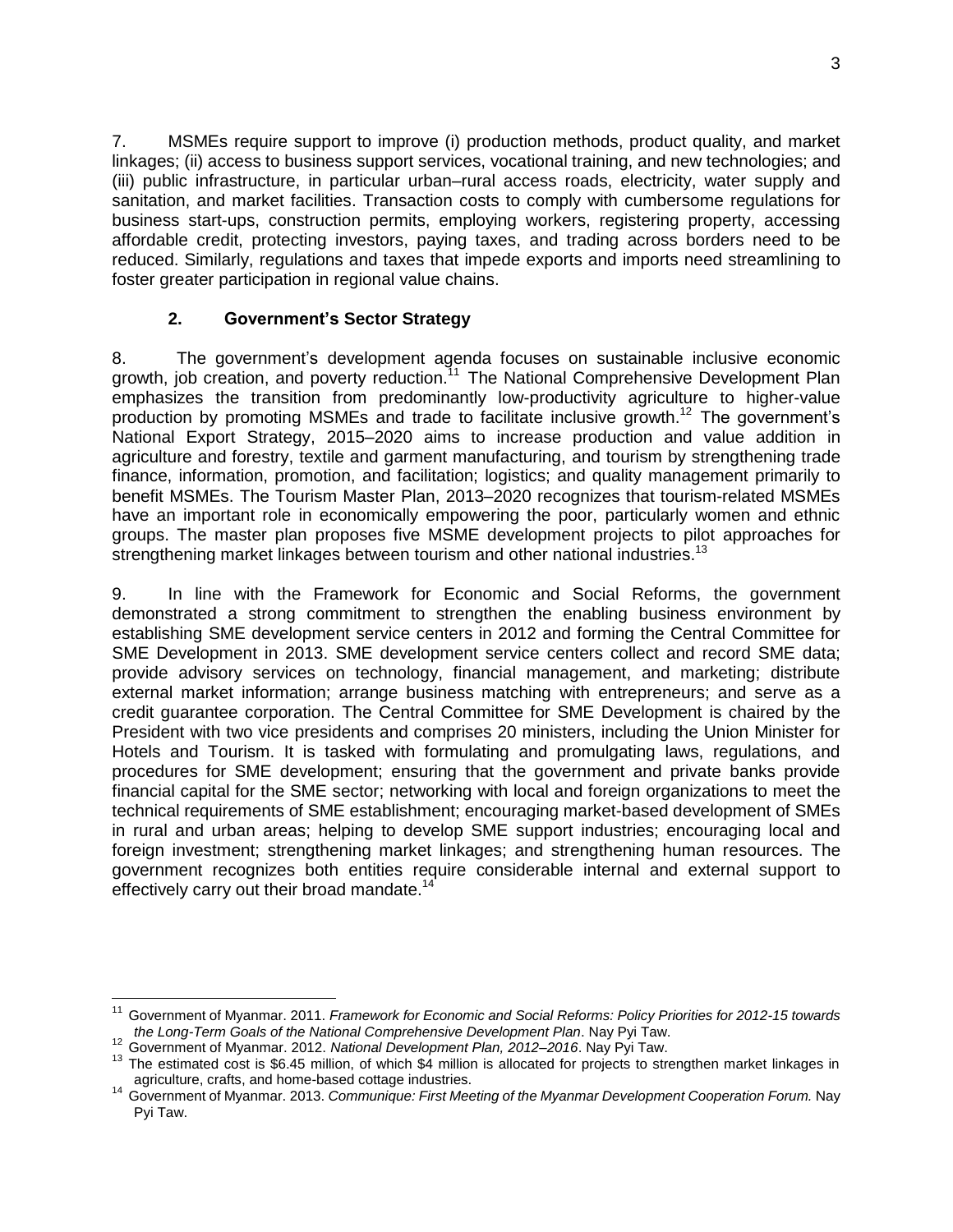# **3. ADB Sector Experience and Assistance Program**

10. The interim country partnership strategy, 2015–2016 of the Asian Development Bank (ADB) for Myanmar supports the government's overarching priority of sustainable and inclusive economic growth.<sup>15</sup> ADB is focusing assistance to help the country overcome key development constraints through strategic investments in energy, skills, transport, and urban development. The interim strategy also mainstreams thematic areas of good governance, environmental sustainability, social safeguards, conflict sensitivity, private sector development, and regional cooperation and integration into ADB's Myanmar country operations.

11. Indicative ADB assistance for the East–West Economic Corridor during 2015–2017 includes (i) East–West Economic Corridor Eindu to Kawkareik Road Improvement (\$100 million); (ii) Enhancing Rural Livelihoods and Incomes (\$12 million); (iii) Third Greater Mekong Subregion (GMS) Corridor Towns Development (\$80 million); (iv) GMS Capacity Building for HIV/AIDS Prevention and Management (\$10 million); and (v) Economic Empowerment of the Poor and Women in the East–West Economic Corridor (\$3 million). Complementary nonsovereign activities will support MSME development through banking, trade finance, and other financial intermediation. Capacity building for project management, procurement, and civil society engagement is being systematically provided for government counterpart agencies utilizing capacity development technical assistance resources.

12. Other development partners and civil society organizations that promote MSME development and tourism in the East–West Economic Corridor are CARE International, German development cooperation through Deutsche Gesellschaft für Internationale Zusammenarbeit, International Organization for Migration (GIZ), International Trade Center, Japan International Cooperation Agency, Norwegian Refugee Council, Pyoe Pin, Swiss Agency for Development Cooperation, Swisscontact, Trocaire, and World Vision. The focus is on vocational training, microfinance, and value chain development. ADB actively seeks synergies with other development partners and shares knowledge on development issues during various national sector working group meetings and the annual Myanmar Development Cooperation Forum.

13. Past ADB assistance to help the Ministry of Hotels and Tourism prepare Myanmar's first tourism master plan is rated highly successful.<sup>16</sup> The plan sets out a logical sequence of capacity building and infrastructure investments to maximize tourism's contribution to employment and income generation, and ensure that the social and economic benefits of tourism are distributed equitably. Lessons from ADB efforts to support MSME development linked to tourism and agriculture and craft value chains in other GMS countries (rated successful) include (i) conduct sufficient demand analysis during project preparation, (ii) improve cross-sector coordination to build synergies within ADB and with other development partners, (iii) target enterprises that can increase the proportion of tourist destination spending that reaches the poor, (iv) ensure sustainable operation and maintenance plans are in place for facilities well ahead of project closure, and (v) utilize private sector product development, marketing, and expertise.<sup>17</sup>

14. Given the significant contributions that MSMEs can make to Myanmar's sustained economic growth and poverty reduction, ADB should continue to selectively support projects with activities that strengthen the enabling business environment, focusing on improving domestic

 $\overline{a}$ 

<sup>15</sup> ADB. 2014. *Interim Country Partnership Strategy: Myanmar, 2015–2016*. Manila.

<sup>16</sup> ADB. 2013. *Technical Assistance Completion Report: Myanmar Tourism Master Plan in Myanmar*. Manila.

<sup>17</sup> ADB. 2011. *Completion Report. Greater Mekong Subregion Mekong Tourism Development Project.* Manila; ADB. 2011. *Proposed Grant Assistance to the Kingdom of Cambodia for Improving Market Access for the Poor in Central Cambodia.* Manila.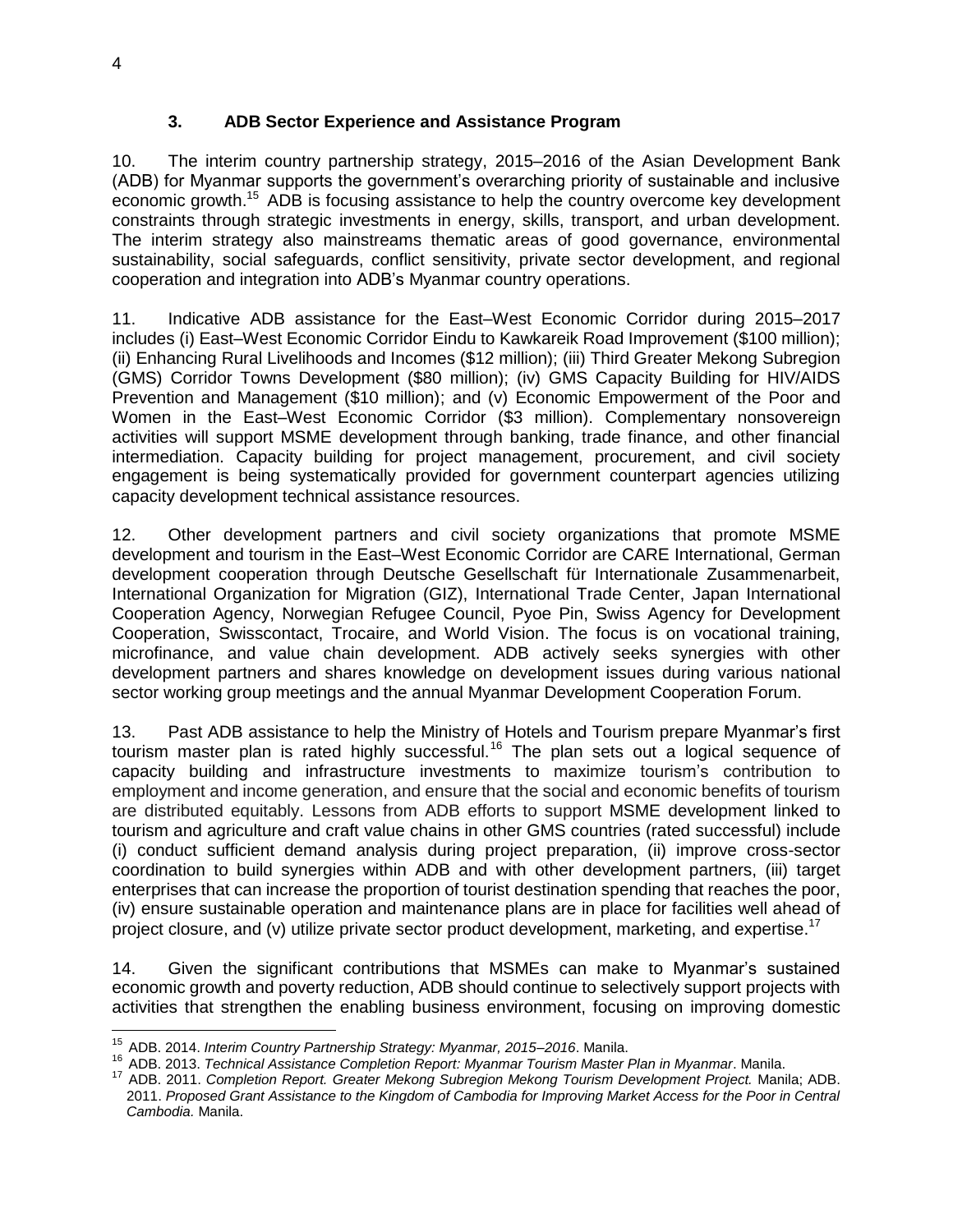and regional connectivity, vocational education and training, urban services, access to electricity, agricultural productivity, and access to affordable finance.